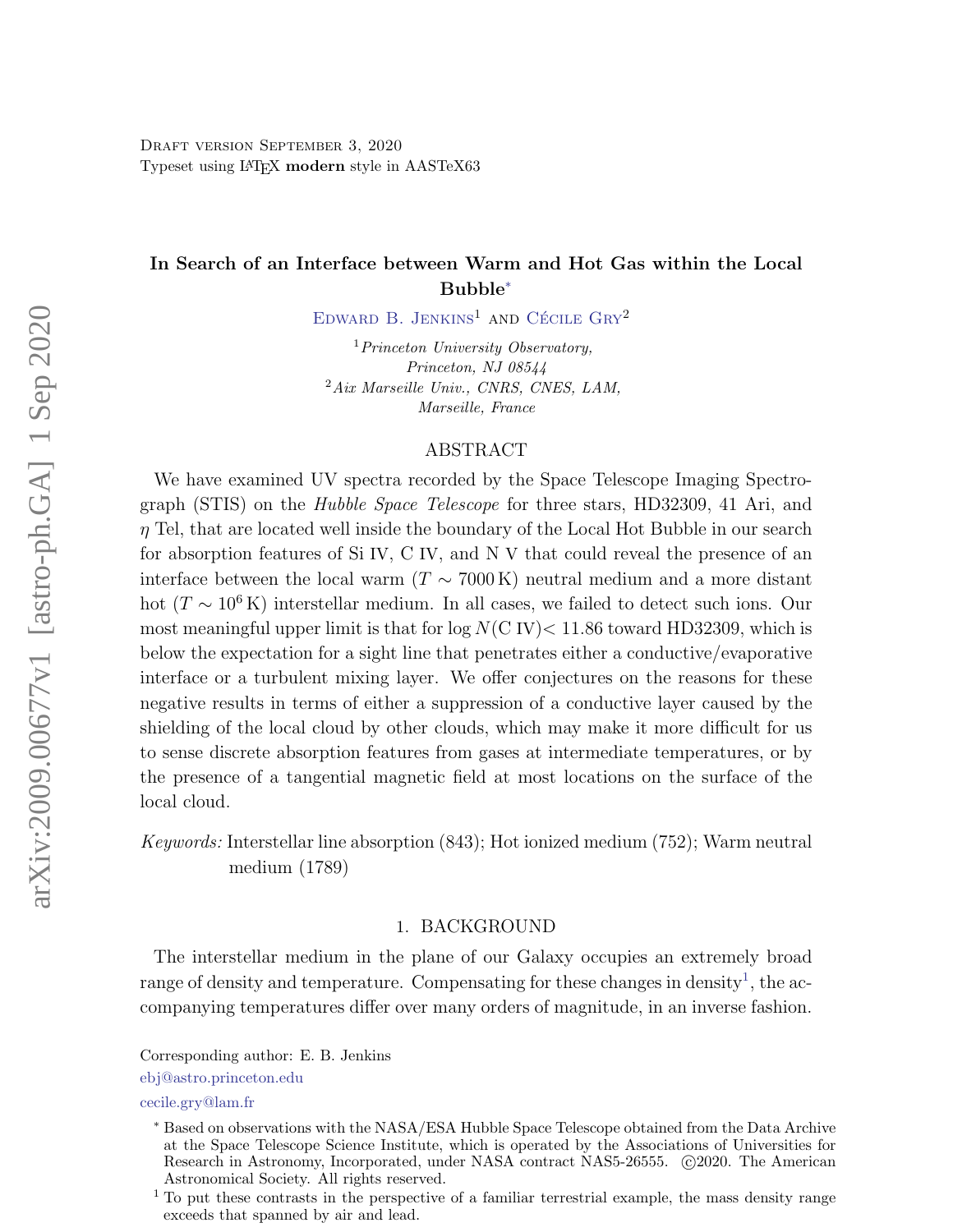It is conventional to think of interstellar gaseous matter being distributed in diverse, but well defined phases that consist of (1) the hot, collisionally ionized ( $T \sim 10^{6-7}$ K) interstellar medium (HIM) that emits soft X-rays, (2) the warm neutral or ionized medium (WNM+WIM) (6000 < T < 10<sup>4</sup> K), (3) the cold (T  $\sim$  10 – 200 K) neutral medium (CNM) and (4) very dense molecular star-forming clouds that occupy only a few percent of the volume of space. In some instances the boundaries between these different phases can be quite abrupt, and it is not yet clear how they trade matter and entropy. To learn more about such interfaces, we can attempt to use UV spectroscopy to investigate individual boundaries between the WNM and HIM, so that we can understand better their roles in a global environment by enhancing the cooling of the very hot material through either mass exchange or conductive and radiative losses (Begelman & McKee 1990 ; McKee & Begelman 1990). This information could help us to construct more accurate accounts on how rapidly cold gas clouds within hot gas volumes created by supernova explosions may dissipate and modify the evolution of the remnants (Slavin et al. 2017), which in turn might influence the morphologies of galaxies and some key aspects of the overall cycle of matter and thermal energy within them.

Many theorists have confronted this issue and have concluded that two basic categories of interactions can take place: (1) the establishment of a conductive interface where evaporation or condensation can occur (Cowie & McKee 1977 ; McKee & Cowie 1977 ; Balbus 1985, 1986 ; Ballet et al. 1986 ; Slavin 1989 ; Borkowski et al. 1990 ; Dalton & Balbus 1993), and (2) a turbulent mixing layer (TML), where, as the name implies, the existence of any shear in velocity between the phases creates instabilities and mechanically induced chaotic interactions that mix the two phases (Begelman & Fabian 1990 ; Slavin et al. 1993 ; Kwak & Shelton 2010 ; Fielding et al. 2020). When the velocity differences are extreme, such as with High Velocity Clouds (HVCs) entering the Galaxy from the halo, ablation can occur as the clouds pass through a hot medium (Kwak et al. 2011 ; Henley et al. 2012).

Observers have attempted to identify these processes chiefly by analyzing interstellar absorption features of ions that are most abundant at intermediate temperatures, such as Si IV, C IV, N V, and O VI (Jenkins 1978b, 1978a ; Savage & Massa 1987 ; Spitzer 1996 ; Sembach et al. 1997 ; Fox et al. 2003 ; Knauth et al. 2003 ; Zsargó et al. 2003 ; Indebetouw & Shull 2004a ; Indebetouw & Shull 2004b ; Bowen et al. 2008 ; Lehner et al. 2011 ; Wakker et al. 2012). In some of these studies, comparisons were made with theoretical predictions for the column densities across the interfaces. One shortcoming of these investigations is that they have mostly been conducted over very long sight lines, where multiple interfaces of different types may be sensed and be mixed with contributions from large, contiguous volumes containing radiatively cooling gases or interstellar shocks.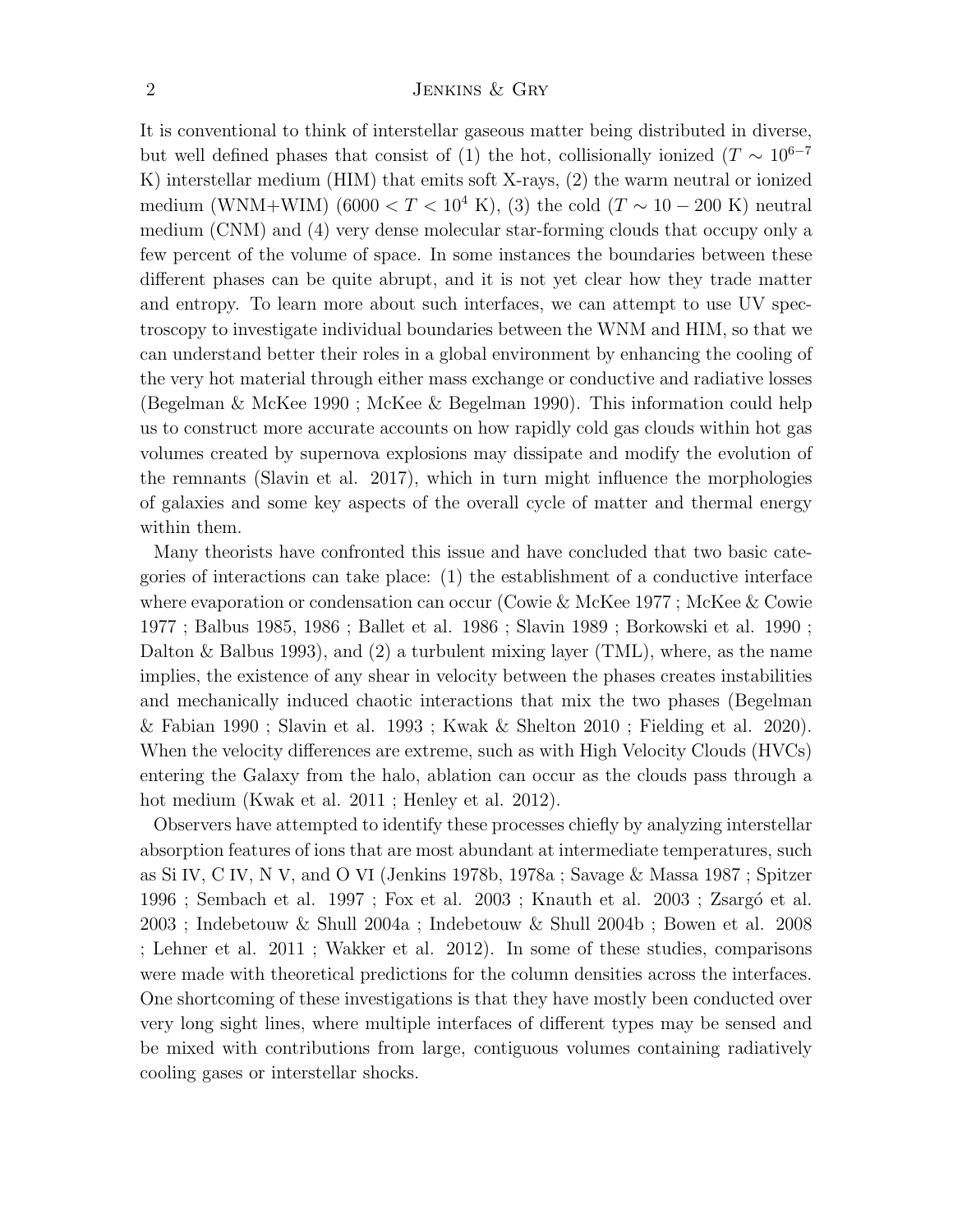## 2. EXAMINING AN INTERFACE

<span id="page-2-0"></span>The quest to characterize through observations the nature of the physical processes at a nearby boundary of the HIM has proved to be elusive. Our goal is to observe along a sight line that penetrates just one such interface and then examine UV absorption features of atoms in the expected intermediate stages of ionization. So far observers have had very limited success in this venture.

The ideal venue for research on a boundary is the local interstellar medium that surrounds the Sun. We are located within a WNM cloud, which is diffuse  $(n(H))$ 0.05–0.3cm<sup>-3</sup>), warm (T ~ 7000 K) and partly ionized  $(n(e)/n(H) \sim 0.5)$  (Redfield & Falcon 2008). It extends out to distances that range from 9 to 20 pc (Frisch et al. 2011 ; Gry & Jenkins 2014). This cloud in turn is surrounded by a cavity that contains a hot medium (HIM) that is collisionally ionized and emits soft X-rays with emission line ratios consistent with a temperature  $T = 1.1 \times 10^6$  K (Sanders et al. 2001 ; Wulf et al. 2019). This cavity, called the Local Bubble, extends out to a distance of order 100 pc from us (McCammon & Sanders 1990 ; Snowden et al. 1997 ; Snowden et al. 1998 ; Vergely et al. 2010 ; Welsh et al. 2010b ; Lallement et al. 2013 ; Galeazzi et al. 2014 ; Snowden et al. 2014 ; Uprety et al. 2016 ; Liu et al. 2017). Discussions in the literature point to an age of the Local Bubble somewhere around 10 to 20 Myr when it was established and maintained by multiple core-collapse supernova explosions that occurred in our general vicinity (Maíz-Apellániz 2001 ; Benítez et al. 2002 ; Berghöfer & Breitschwerdt 2002). One such supernova at many tens of pc away from us probably rejuvenated the hot gas as recently as ∼2 Myr ago, a proposition that is supported by evidence from an excess of <sup>60</sup>Fe within a layer in an ocean sediment (Knie et al. 2004), together with its existence in surface material on the Moon (Fimiani et al. 2016) and ice cores recovered in Antarctica (Koll et al. 2019). An excess of cosmic ray antiprotons and positrons at  $E \gtrsim 20 \,\text{GeV}$  offer further support for this recent event (Kachelrieß et al. 2015).

We propose that the observation of any sight line that extends from our location out to a distance somewhere between about 20 and 100 pc away should in principle enable us to achieve our goal of penetrating a single interface (or perhaps a few interfaces). The investigations of absorption features from highly ionized atoms that we will present in this paper were intended to achieve this goal.

However, there are pitfalls. Main sequence or giant stars with temperatures exceeding 25,000 K can produce local H II regions that have measurable amounts of Si IV and C IV that could interfere with attempts to identify those species in an interface (Cowie et al. 1981). For instance, this puts to question the usefulness of the result for  $\alpha$  Vir (B1V, d = 76 pc) (Huang, et al. 1995). A way to overcome this problem is to identify an absorption feature whose radial velocity is coincident with a known component of the local gas and that disagrees with the expected velocity of the H II region associated with the star. Welsh & Lallement (2005) used the medium resolution echelle mode of the Space Telescope Imaging Spectrograph (STIS)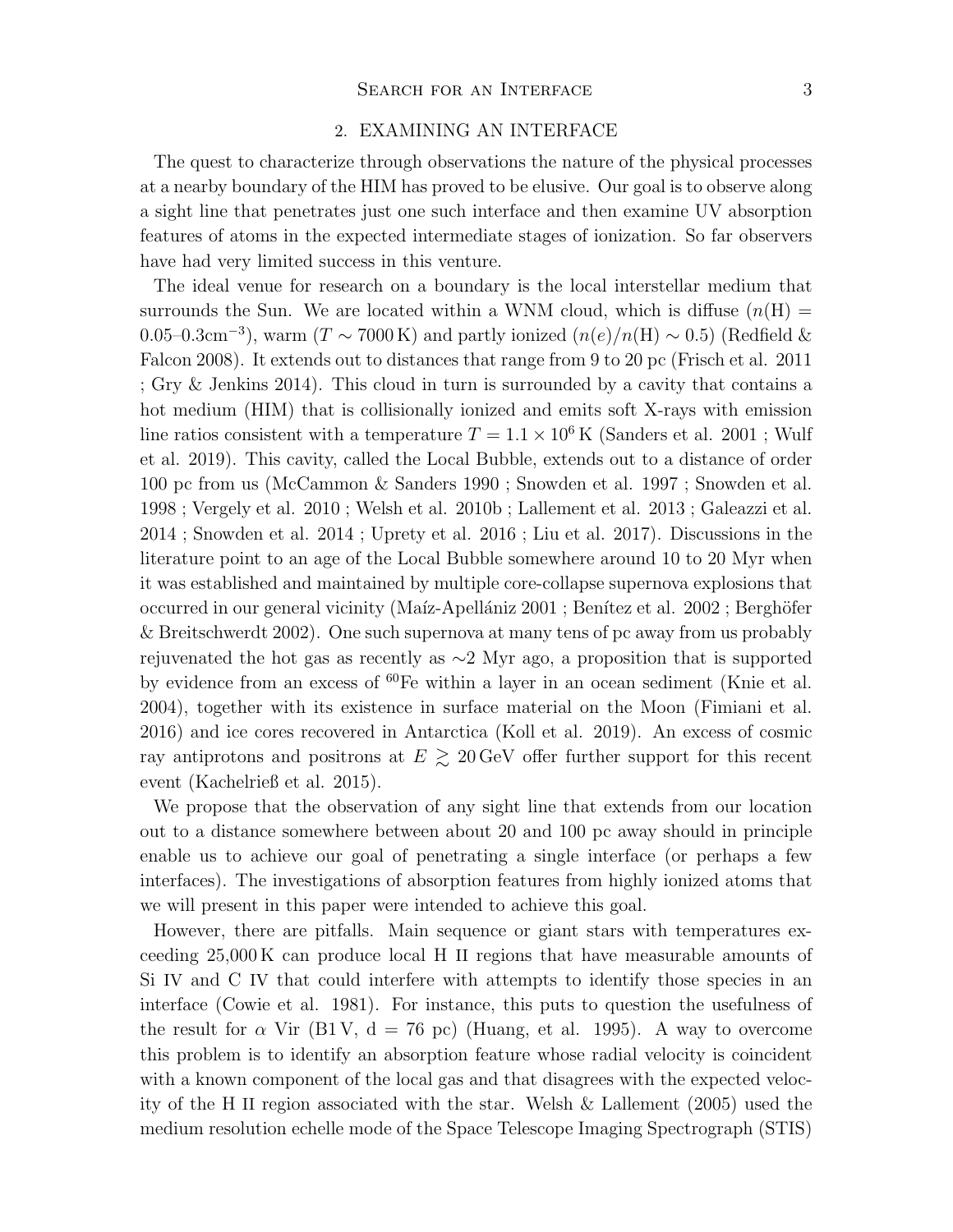on the Hubble Space Telescope (HST) to detect high ion absorptions toward two out of four early-type stars located beyond the perimeter of the Local Bubble, but the line widths were too narrow compared to the expectation for a local warm-hot gas interface. Detections of C IV features in the spectra of the stars HD158427 (B2 Vne,  $d = 74$  pc) (Welsh et al. [2](#page-3-0)010a)<sup>2</sup>,  $\beta$  CMa (B1 II-III,  $d = 150$  pc) (Dupin & Gry 1998), and  $\epsilon$  CMa (B1.5II, d = 125 pc) (Gry et al. 1995; Gry & Jenkins 2001) indicated that the C IV absorptions had line widths consistent with that expected for an interface and were detected at a radial velocity that agreed with that of the local warm medium. However, accompanying features of Si IV or N V were not detected. In other cases, only upper limits for C IV could be obtained (Bertin et al. 1995 ; Holberg et al. 1999).

White dwarf (WD) stars were once thought to have featureless spectra that could cleanly show interstellar lines, but subsequent investigations reveal unexpectedly high metal abundances in their atmospheres caused by radiative levitation (Barstow et al. 2003) and pollution by infall or outflows of circumstellar matter (Bannister et al. 2003 ; Rafikov & Garmilla 2012 ; Barstow et al. 2014). These lines can seriously compromise attempts to discern interstellar features (Lallement et al. 2011), but Barstow et al. (2010) found that in some cases interstellar O VI features can be separated from photospheric or circumstellar contributions. For such cases, they occasionally found evidence for O VI absorption arising from inside the Local Bubble, but a majority of positive detections had sight lines that extended beyond the edge of the Local Bubble.

Freire Ferrero et al. (2012) performed a search for C IV and Si IV lines in a large collection of spectra obtained by the *International Ultraviolet Explorer* (*IUE*) with the goal of detecting these ions in the local vicinity. They concluded that ideal targets have spectral types from B6 to early A and whose spectra do not show peculiarities. However they only detected high-ion lines beyond 90 pc, i.e. outside the Local Bubble, because the expected column density of a single interface is below the detection threshold of IUE spectra. A dedicated high-resolution and high-signal-tonoise spectrum of a nearby, main sequence B6 to early A star thus appears necessary to detect a single interface.

A theoretical investigation by Balbus (1986) indicated that a magnetic field that is approximately parallel to the surface of an interface should suppress the conduction of heat by electrons across the boundary and significantly reduce the column densities of ions at intermediate temperatures. Time dependent cooling calculations by Slavin (1989) and Borkowski et al. (1990) revealed how much reduction of Si III, Si IV, C IV, and N V should take place for different field orientations. It is possible that this suppression effect may explain why a high quality STIS echelle spectrum of

<span id="page-3-0"></span><sup>&</sup>lt;sup>2</sup> The robustness of this finding has been questioned in Appendix A of an article by Freire Ferrero et al. (2012). In addition to pointing out complications arising from the star's immediate environment, these authors suggest that the star is somewhat beyond the edge of the Local Bubble. Unfortunately, this star is too bright for a reliable parallax measurement by Gaia.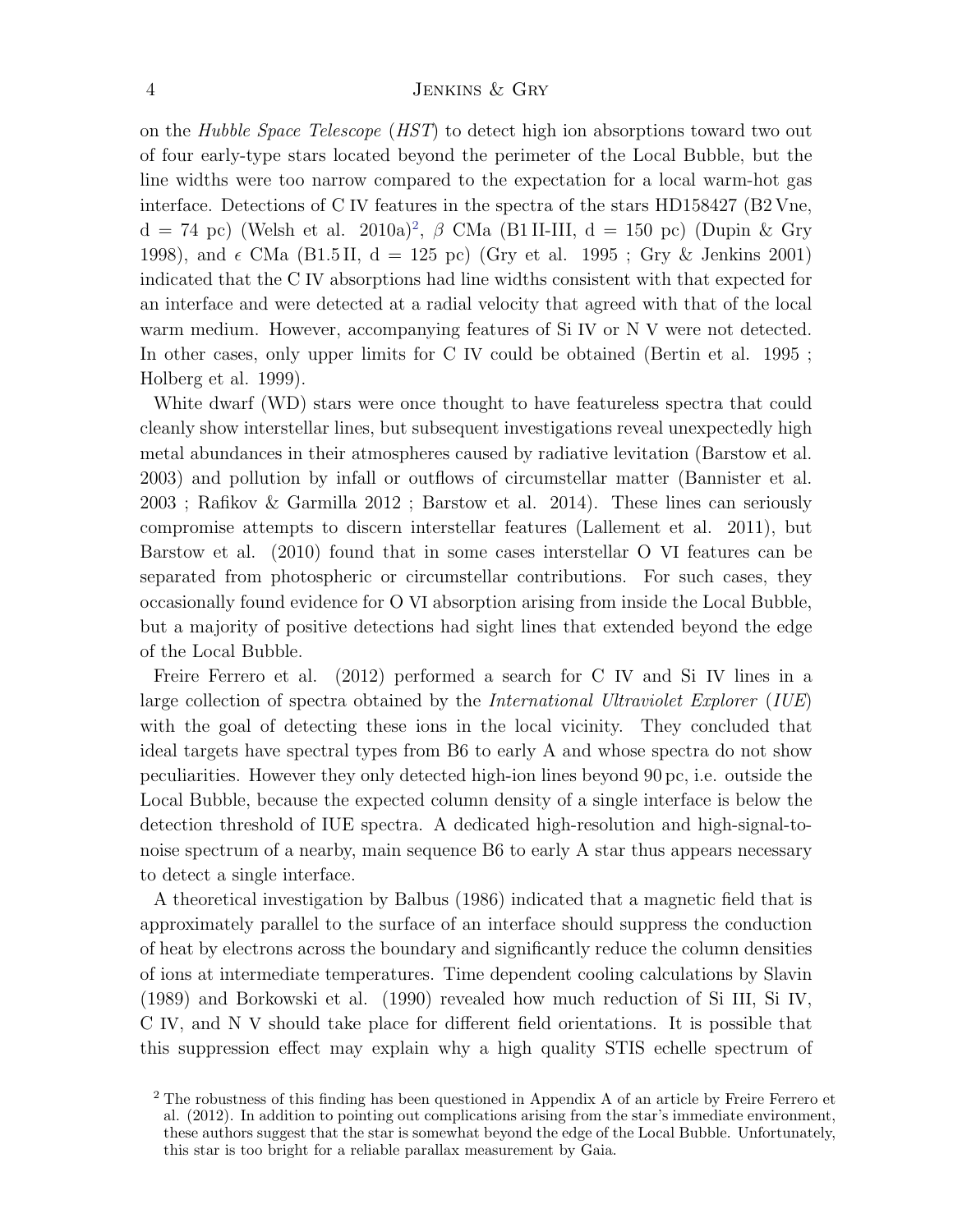$\alpha$  Leo (B8 Vn, d = 24 pc) analyzed by Gry & Jenkins (2017) failed to show any detectable absorptions from these species. In particular, their conservative upper limit  $N(\text{C IV}) < 2 \times 10^{12} \text{cm}^{-2}$  toward this star is below the predicted value for a conductive interface that has no magnetic suppression and is older than a few thousand years. Gry & Jenkins (2017) performed a detailed analysis of the neutral and partially ionized gas toward  $\alpha$  Leo and found that it has a filling factor of only 0.13; the remaining span along the sight line must therefore contain hot gas, which is supported by the measurements of soft X-ray emission in the neighboring line of sight against the nearby, fully opaque Local Leo Cold Cloud, which is situated at a distance of 11 − 24 pc from us (Snowden et al. 2015). If turbulent mixing is not occurring and a conductive interface is relevant, the failure to detect one toward  $\alpha$  Leo may be caused by magnetic suppression, since the star is located in a direction that is 81°.7 from the average magnetic field that points toward the Galactic coordinates  $\ell = 36.2$ ,  $b = 49.0$ , as indicated by polarization measurements of stars within about 40 pc of the Sun (Frisch et al. 2015). This field direction is only 6°.7 from the  $3\mu$ G field direction very close to the Sun, which is evident from the locations in the sky of a ribbon of energetic neutral atoms mapped by the Interstellar Boundary Explorer (IBEX) (Zirnstein et al. 2016).

## 3. CURRENT OBSERVATIONS

As with many of the previous studies outlined above, we used the STIS echelle spectrograph, and we concentrated on the spectral regions covering the strongest members of the Si IV, C IV, and N V doublets. Our optimal choice for a target star to search for an interface in the foreground was HD32309. As indicated in Table [1,](#page-5-0) it is cool enough to ensure that high ions are unlikely to arise from the stellar radiation, it is located in a direction that is more likely to be parallel to the local magnetic field, and it is at a distance that should extend beyond the edge of the WNM (Wood et al. 2005 ; Gry & Jenkins 2014) and yet does not reach the edge of the Local Bubble. The star is bright enough in the UV to yield a good signal-to-noise ratio  $(S/N)$  in a reasonable observing time, yet it is not so bright that it requires a neutral density filter to limit the detector count rate to a safe level. On 2018 February 15 we observed this star for 10286 s during our *HST* observing program number 15203, where we obtained a spectrum covering  $1142 - 1687 \text{\AA}$  that ranged from  $S/N = 45$ per resolution element at the N V doublet to 80 at the C IV doublet. This spectrum was recorded using the E140H mode of the STIS echelle spectrograph, which yielded a resolution  $\lambda/\Delta\lambda = 114,000$ . We constructed our observing program so that two different central wavelength settings covered each high ion feature, so that we could reduce the effects of the detector sensitivity variations that were not fully neutralized by the flat field corrections, as described in Section 7.5.3 of the STIS Instrument Handbook (Riley et al. 2019).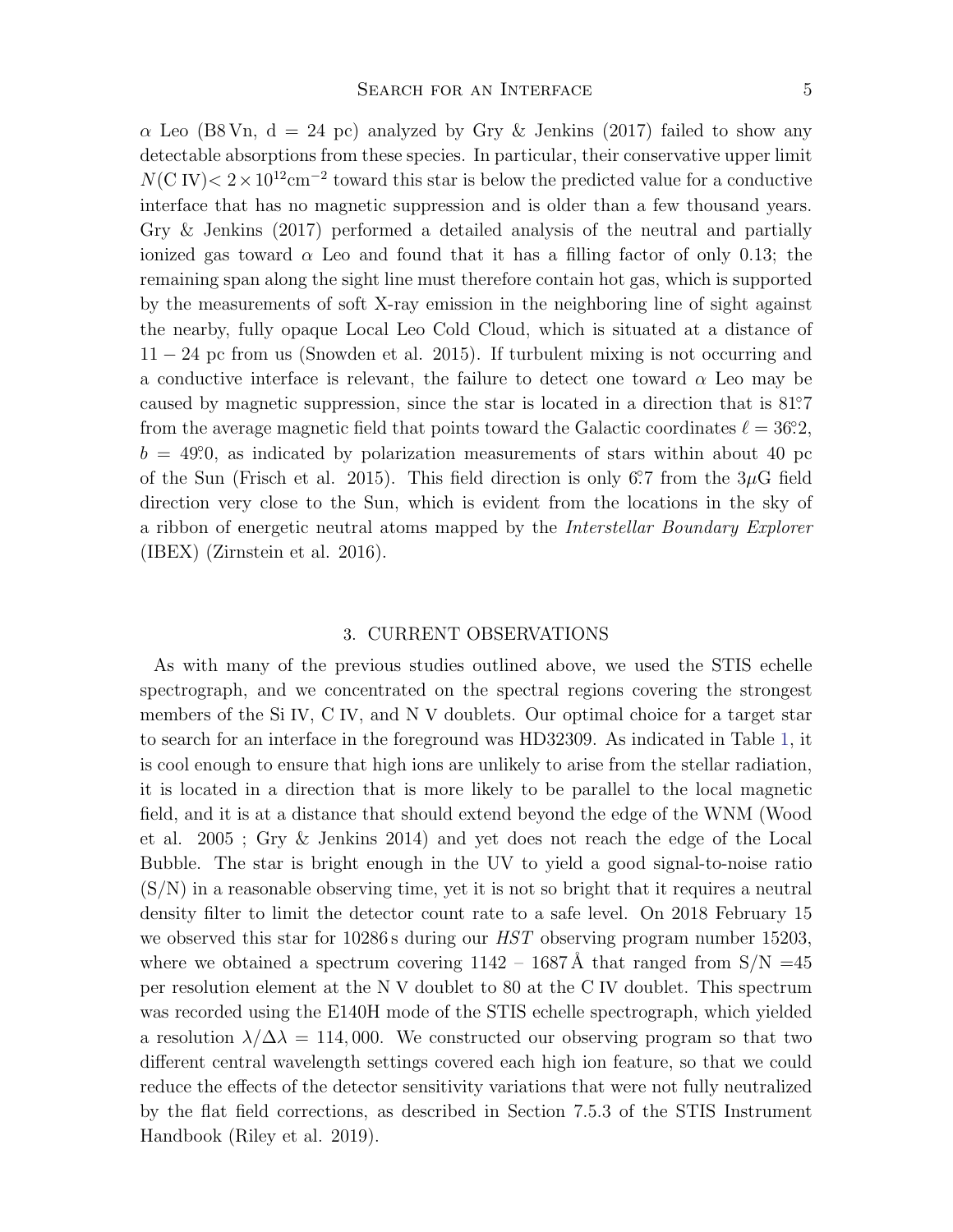We supplement our observations with data from two other stars that we could download from HST public archive: one is a mix of E140M and E140H spectra of the star 41 Ari observed for the Advanced Spectral Library II (ASTRAL): Hot Stars (program 13346, T. Ayres, PI) (Carpenter et al. 2015), and another is  $\eta$  Tel, which was observed in the E140H mode for a program to search for circumstellar material (program 14207, A. Roberge, PI).<sup>[3](#page-5-1)</sup> These other two stars do not seem as well suited for detecting an interface because their sight lines are more likely to penetrate surfaces that have normals that intersect magnetic field lines at some appreciable angle. However, we cannot be certain that any such normals are well aligned with the directions to the stars that are being observed, so we concluded that it would be beneficial to include them in our study. Table [1](#page-5-0) lists various properties of the three stars, and Figure [1](#page-6-0) shows how the sight lines are oriented relative to the average local magnetic field and the inner boundary of the Local Bubble.

<span id="page-5-0"></span>

| Table 1. Stellar Properties |  |  |
|-----------------------------|--|--|
|-----------------------------|--|--|

|                |            | Spectral    |                 | $v_0^a$       |       | Galactic Coordinates | $\theta_{\mathbf{B}}{}^{\theta}$ | Distance   |
|----------------|------------|-------------|-----------------|---------------|-------|----------------------|----------------------------------|------------|
| HD             | Name       | Type        | $(\text{mag.})$ | $(km s^{-1})$ |       |                      | $(\text{deg.})$                  | $($ pc $)$ |
| HD32309        | $\cdots$   | B9V         | 4.89            | 19.5          | 220.3 | $-32.8$              | 15.5                             | 60         |
| HD17573 41 Ari |            | B8Vn        | 3.59            | 17.5          | 153.0 | $-28.6$              | 51.6                             | 48         |
| HD181296       | $\eta$ Tel | $A0V+M7/8V$ | 5.02            | $-22.0$       | 342.9 | $-26.2$              | 88.9                             | 48         |

 ${}^{a}$ Heliocentric reference velocity established by singly ionized atoms.

 $<sup>b</sup>$ Angle (in degrees) between the sight line to the star and the average local magnetic field direction</sup> within 40 pc of the Sun, as defined by Frisch et al. (2015).

## 4. OUTCOMES

For each of the three ions, Si IV, C IV, and N V, we measured only the strongest member of the doublet. Supplementing such a measurement with a properly weighted outcome with the weaker line would provide only a marginal increase in the quality of the result. Absorption features from singly ionized atoms arise from the WNM (or WIM), and they provide a zero-point reference  $v_0$  for the radial velocity of gas at the base of any conduction front or turbulent mixing layer. Our integration interval for the  $W_{\lambda}$  measurements allowed for a line broadening that combined the effects caused by both thermal (at  $T = 2 \times 10^5$  K) and bulk motion broadenings. For Si IV we adopted limits equal to  $-23$  to  $+28 \text{ km s}^{-1}$  relative to  $v_0$ , but for C IV and N V this interval was increased to  $-30$  to  $+35 \text{ km s}^{-1}$ . Values of  $v_0$  are listed in Table [1.](#page-5-0)

<span id="page-5-1"></span><sup>3</sup> Specific details on the dates of the observations, exposure times, spectrograph modes, and central wavelength settings that were used for all three stars in this paper can be accessed via the following doi collections in the Mikulsky Archive for Space Telescopes (MAST): [10.17909/T9P016](https://doi.org/10.17909/T9P016) for the ASTRAL HLSP that holds the spectrum of 41 Ari and [10.17909/t9-c4zb-3j36](https://doi.org/10.17909/t9-c4zb-3j36) for the individual spectra of HD32309 and  $\eta$  Tel. The data were subjected to the standard processing that created .x1d files in MAST for HD32309 and  $\eta$  Tel and specialized processing (Ayres 2010) for overlapping E140M and E140H data for 41 Ari that went into the creation of the HLSP files.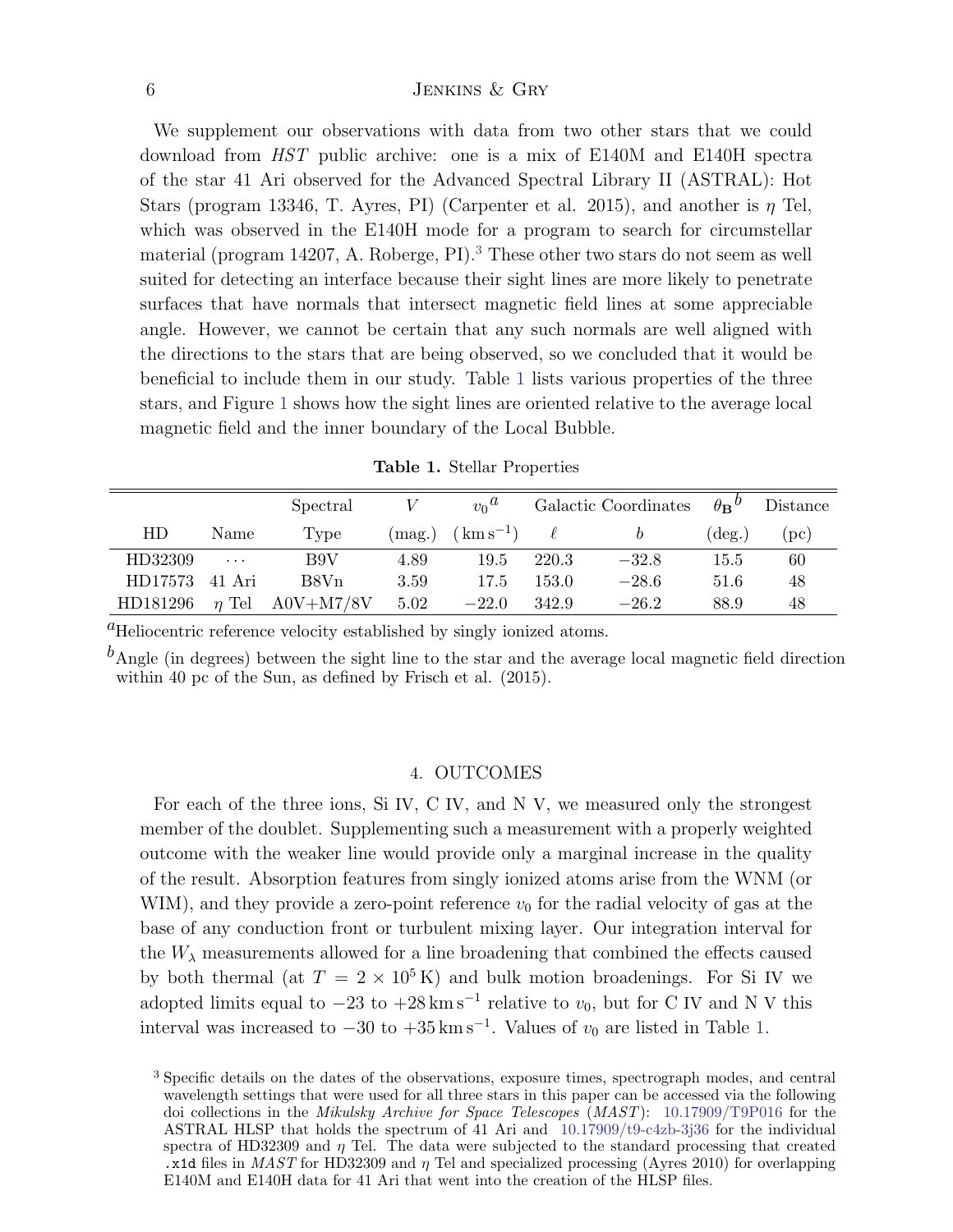

<span id="page-6-0"></span>Figure 1. A depiction of the three dimensional layout of the sightlines to the three stars under investigation, along with that toward  $\alpha$  Leo. The Sun is located at the origin of the axes, and a schematic representation of the surrounding WNM cloud complex is illustrated by a tight, spherically bounded grouping of thin lines that have an orientation that coincides with the local magnetic field direction specified by Frisch et al. (2015). The Galactic plane is shown with a cutout that maps where the inner boundary of the Local Bubble intersects it, as defined by the  $n(Na I)=10^{-9.5} \text{ cm}^{-3}$  contour outlined by Welsh et al. (2010b) (see their Fig. 12). The projections of the star locations onto the Galactic plane are shown by thin lines and plus signs. The direction toward the Galactic Center is toward the lower right, and a Galactic longitude  $b = 90^{\circ}$  is toward the upper right. Numbers on the axes are distances in pc.

In no case did we find what we consider to be a secure, positive detection of a feature. Table [2](#page-7-0) shows the results of our equivalent width measurements. While some measurements indicated positive outcomes at the  $\sim 1\sigma$  level, we note that of the 8 results shown in the table, only 4 of them indicate positive  $W_{\lambda}$  values. Thus, we have confidence only in stating upper limits for the column densities. To derive these upper limits at the  $2\sigma$  level of confidence for  $\log(N)$ , we applied the relationship for a weak, unsaturated line  $\log(N) = \log(W_\lambda/\lambda) - \log(f\lambda) + 20.053$  to a Bayesian analysis of the measured equivalent width  $W_{\lambda}$  and its uncertainty in a manner that disallows any negative or unreasonably small outcomes that could arise by chance (Bowen et al. 2008, Appendix D).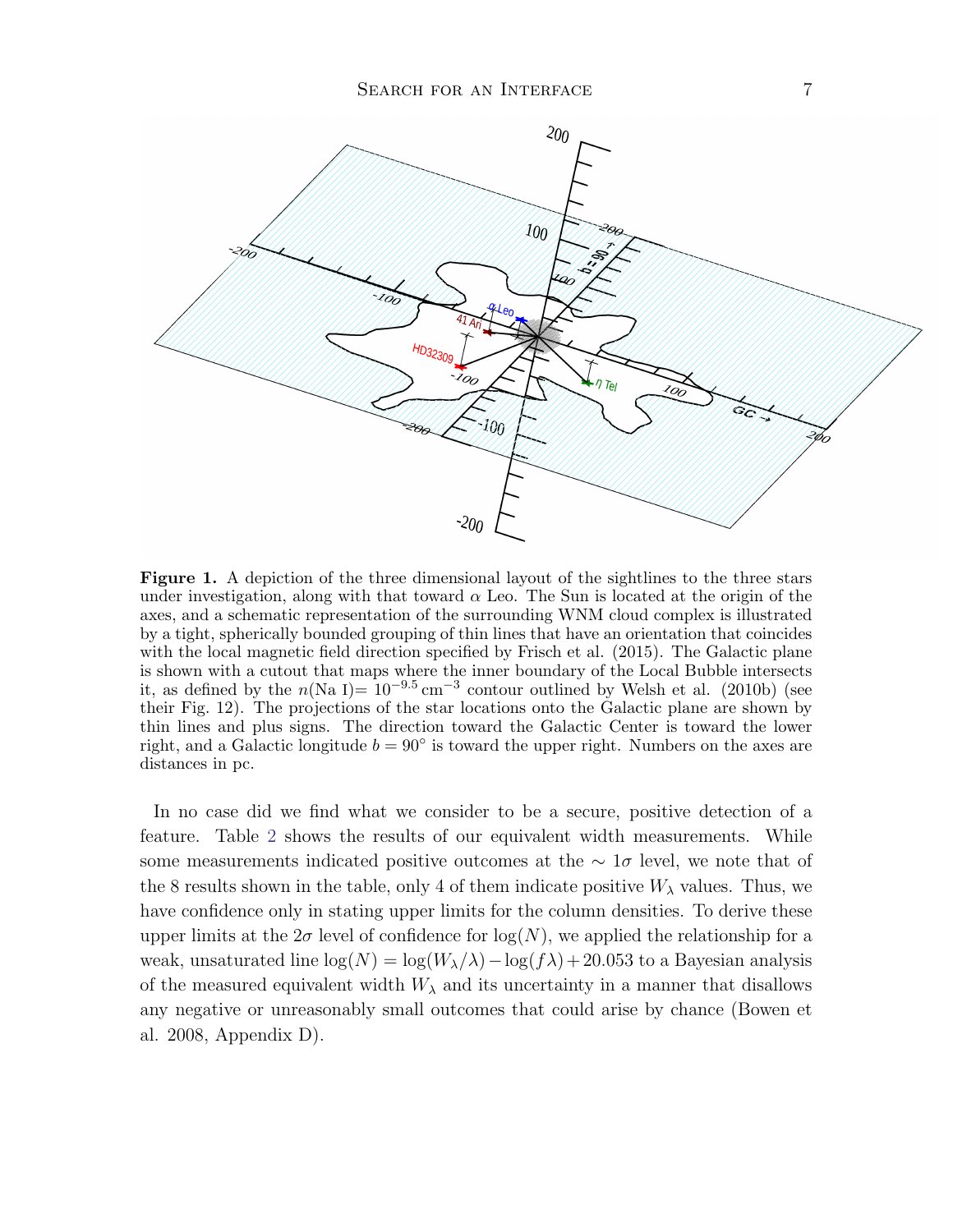| $\lambda$               | $S/N^a$ | $\log(f\lambda)$ | Ion   | $W_{\lambda}{}^{b}$ | $log(N)$ upper    |  |  |  |
|-------------------------|---------|------------------|-------|---------------------|-------------------|--|--|--|
| $(\AA)$                 |         |                  |       | $(m\AA)$            | limit $(2\sigma)$ |  |  |  |
| HD32309                 |         |                  |       |                     |                   |  |  |  |
| 1393.755                | 60      | 2.854            | Si IV | $2.4 \pm 1.4$       | 11.77             |  |  |  |
| 1548.195                | 80      | 2.468            | C IV  | $-0.1 \pm 1.3$      | 11.86             |  |  |  |
| 1238.821                | 45      | 2.286            | N V   | $-2.2 \pm 1.5$      | 12.02             |  |  |  |
| 41 Ari                  |         |                  |       |                     |                   |  |  |  |
| 1393.755                | 130     | 2.854            | Si IV | $-3.4 \pm 1.3^{C}$  | 11.21             |  |  |  |
| 1548.195                | 90      | 2.468            | C IV  | $1.7 \pm 2.7$       | 12.27             |  |  |  |
| 1238.821                | 140     | 2.286            | N V   | $3.4 \pm 3.0$       | 12.65             |  |  |  |
| $\eta$ Tel <sup>d</sup> |         |                  |       |                     |                   |  |  |  |
| 1393.755                | 40      | 2.854            | Si IV | $-1.4 \pm 2.7$      | 11.78             |  |  |  |
| 1548.195                | 60      | 2.468            | C IV  | $3.9 \pm 5.6$       | 12.59             |  |  |  |

<span id="page-7-0"></span>Table 2. Column Density Upper Limits

 ${}^{a}$ Signal-to-noise ratio per detector pixel based on deviations arising from photon-counting noise.

<sup>b</sup>Uncertainties are expressed in terms of  $1\sigma$  deviations caused by both photon-counting noise and an inaccurate continuum placement.

 $c$ This  $-2.6\sigma$  outcome probably arose from the effect of an unrecognized detector sensitivity change in a positive direction or hot pixels.

 $d$ At the location of the N V doublet, there was an insufficient flux to make a meaningful measurement.

### 5. IMPLICATIONS

## 5.1. Conduction Front

We start by considering the static case where a conduction/evaporation front could be established between the HIM and WNM (or WIM). The theoretical studies of magnetized conductive interfaces by Slavin (1989) and Borkowski et al. (1990) showed that of the three ions that we measured, C IV is expected to exhibit the largest column density. Our  $2\sigma$  upper limit  $N(\text{C IV}) < 7 \times 10^{11} \text{cm}^{-2}$  for this ion in front of HD32309 is well below a value  $N(\text{C IV}) = 3 - 4 \times 10^{12} \text{cm}^{-2}$  that they computed for the case where the electron conduction perpendicular to the front is not inhibited by a magnetic field. Borkowski et al. (1990) indicated that this condition can be reached for a front whose age  $t > 10^4$  yr. As we indicated earlier, the HIM within the Local Bubble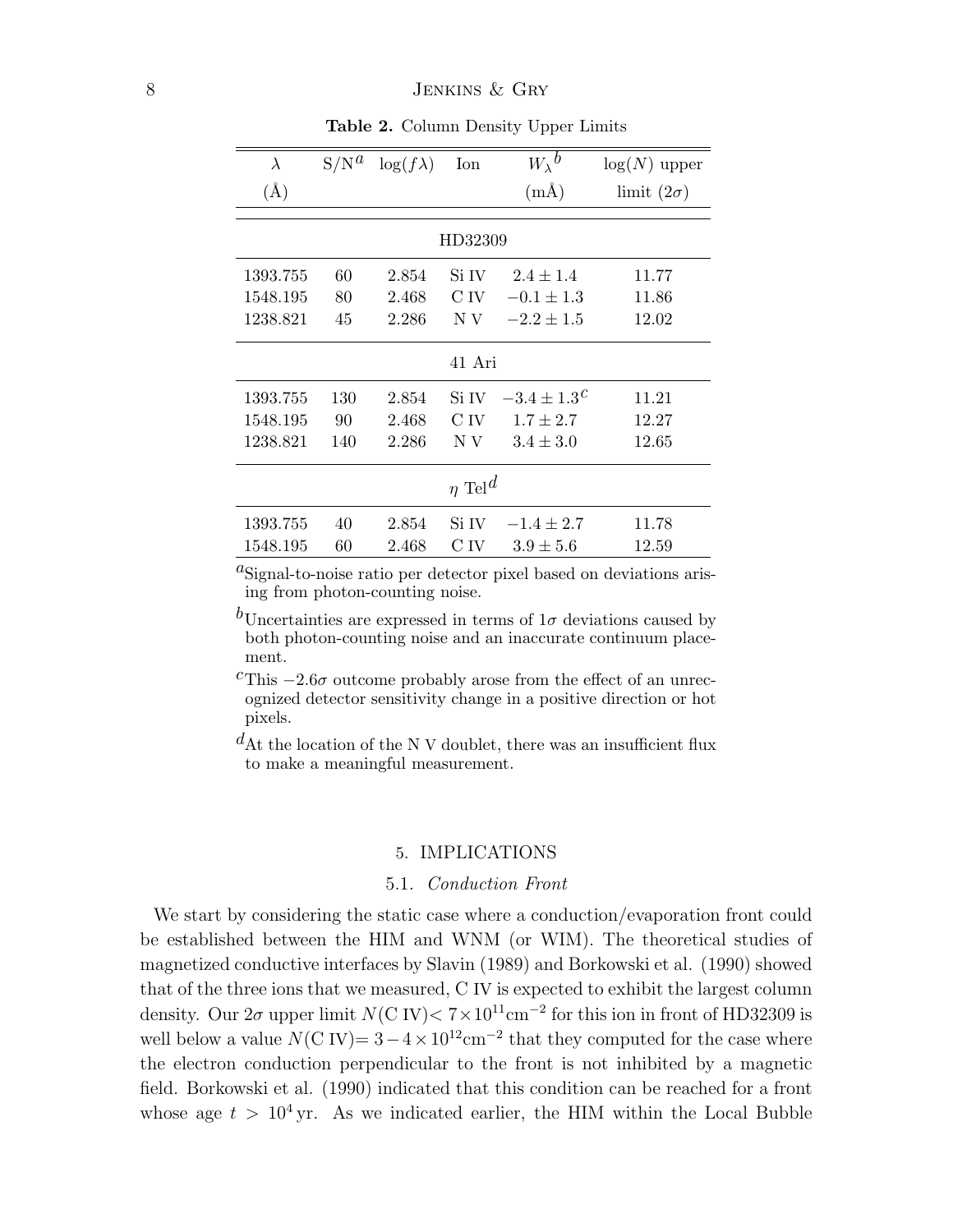is much older than this time threshold. Our upper limits for  $N(C IV)$  toward the other two stars are less constraining than that toward HD32309. For N V, the models indicate a column density equal to  $1 \times 10^{12}$ cm<sup>-2</sup> after  $10^5$ yr, which is close to our upper limit for  $N(N V)$  toward HD32309 but well below that for 41 Ari. Our upper limits for  $N(Si IV)$  for all three stars are not a real constraint in the current context, but nevertheless they are consistent with our apparent nondetections of C IV and N V.

As we indicated in Section [2,](#page-2-0) a major factor that could change the conclusions about column densities is the direction of a magnetic field relative to the surface normal of the front. The calculations mentioned earlier indicated that if this angle is equal to or exceeds 60<sup>°</sup>,  $N(\text{C IV})$  drops below  $1 \times 10^{12} \text{cm}^{-2}$  (Borkowski et al. 1990) or  $1.5 \times 10^{12}$ cm<sup>-2</sup> (Slavin 1989). Our choice for observing HD32309 was based on the supposition that a more favorable orientation of the field could improve our chance of detecting a highly ionized atom within the front. Table [1](#page-5-0) shows that the direction toward this star is only  $\theta_{\mathbf{B}} = 15^\circ 5$  from a representative local magnetic field direction determined by Frisch et al. (2015). Supporting the proposition that this angle is probably small are the highly precise measurements of polarization carried out by Piirola et al. (2020) that indicated stars very close to the direction of HD32309 showed no detectable polarization arising from a transverse alignment of foreground dust grains (see their Fig. 5). However, as we stated earlier, we have no way of knowing that the surface normal of a front is nearly aligned with the direction of our sight line.

#### 5.2. Turbulent Mixing Layer (TML)

If the interface between the cool and hot gas is subject to turbulence, either intrinsic to the hot gas or generated by a velocity shear that creates a Kelvin-Helmholtz instability at the surface, a TML may be the dominant structure (Begelman & Fabian 1990 ; Slavin et al. 1993). As with the conduction front discussed in the previous section, there should exist gas at intermediate temperatures that could hold the three ions that we have investigated. Kwak & Shelton (2010) have created hydrodynamic simulations that included radiative cooling and non-equilibrium ionization equilibria to compute how the ion column densities through such layers build up with time. As with the conduction front, C IV should exhibit a column density greater than either Si IV or N V. Their model with a  $50 \text{ km s}^{-1}$  shear indicates that  $N(\text{C IV})$ could reach as high as  $9 \times 10^{12}$ cm<sup>-2</sup>, but only after about 35 Myr. A buildup to 10<sup>12</sup>cm<sup>−</sup><sup>2</sup> could occur within 10 Myr. This column density could be achieved in only 4 Myr if the velocity shear were as high as 100 km s<sup>−</sup><sup>1</sup> . However, we point out that the calculations of Kwak & Shelton (2010) applied to a thermal pressure of the two media  $\langle 10\%$  of that within the Local Bubble. Simulations of TMLs by Ji et al. (2019) that applied to even lower pressures indicated that the ion column densities scale weakly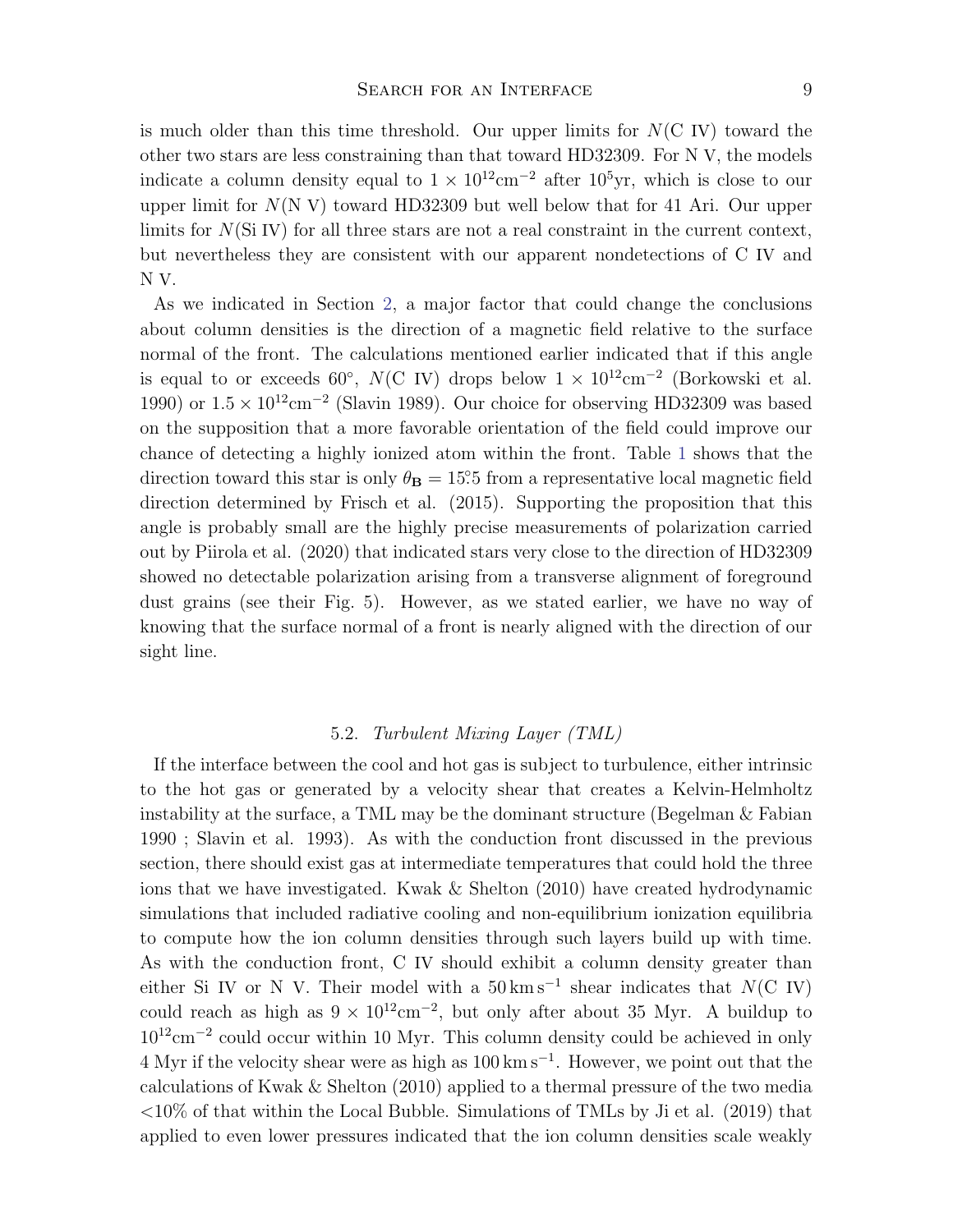### 10 JENKINS & GRY

with pressure, so the results of Kwak & Shelton (2010) probably underestimate the column densities that we should anticipate for a TML inside the Local Bubble.

# 6. POSSIBLE TRIVIAL REASONS FOR A NON-DETECTION OF C IV TOWARD HD32309

## 6.1. Is the Foreground Completely Filled with a Partly Ionized WNM?

Our C IV upper limit determination for HD32309 is our most compelling nondetection of an interface. One lingering doubt we might have is that the sight line to this star might be completely filled with a low density medium that has a temperature of order  $10^4$  K or less, which would indicate that any interface with the HIM is beyond the star. To investigate this issue, we need to have a better understanding about the gas in front of this star. Unfortunately, we are unable to directly measure  $N(H I)$ . The star has an effective temperature low enough to create a stellar  $Ly\alpha$  feature that is so large that we are unable to measure the interstellar contribution. For this reason, plus a need to determine the amount of ionized gas that may be present, we must use an indirect argument to help us to understand the probable nature of the material in front of HD32309.

Using f-values from Kisielius et al. (2014), we have determined a column density  $N(S \text{ II}) = 1.46 \times 10^{13} \text{cm}^{-2}$  from the 1253.8 and 1259.5 Å features in the spectrum of HD32309. For the medium in front of  $\alpha$  Leo (Galactic coordinates  $\ell = 226^{\circ}4$ ,  $b = +48^\circ$ 9, distance  $d = 24 \,\text{pc}$ , situated at 81°.9 from HD32309, Gry & Jenkins (2017) determined<sup>[4](#page-9-0)</sup> that  $N(S \text{ II}) = 2.53 \times 10^{13} \text{cm}^{-2}$ , i.e., a factor of 1.7 greater than the column density that we find for HD32309. If we assume that the S abundances and the ionization fractions of S and H for the gas in front of  $\alpha$  Leo and HD32309 are about the same because both sight lines are dominated by absorption in the local cloud as defined by Gry  $\&$  Jenkins (2014), we can take the column density  $N(H I + H II) = 2.8 \times 10^{18} \text{cm}^{-2}$  toward  $\alpha$  Leo and divide it by 1.7 to obtain an estimate  $1.65 \times 10^{18}$ cm<sup>-2</sup> for the total amount of hydrogen (neutral and ionized) in front of HD32309. If instead of being mostly confined within the local cloud, this gas were distributed uniformly along the 60 pc long sight line toward HD32309, the volume density would equal  $n(H I + H II) = 8.9 \times 10^{-3} \text{cm}^{-3}$ . When we add electrons and helium atoms, the total particle density would reach 0.013 cm<sup>-3</sup>. For a temperature  $T = 6000 \text{ K}$  (again for the gas in front of  $\alpha$  Leo), the thermal pressure  $nkT = 1.1 \times 10^{-14}$ dyne cm<sup>-2</sup>. Without other means of pressure support, material at this pressure could not survive in the hot gas environment with a thermal pressure  $1.4 \times 10^{-12}$ dyne cm<sup>-2</sup> (Snowden et al. 2014). Thus, we propose that it is unlikely that the entire sight line toward HD32309 is completely filled with a WNM.

<span id="page-9-0"></span><sup>&</sup>lt;sup>4</sup> We have increased their column density by 5.5% to account for the difference between the f-values listed by Morton (2003) compared to those determined by Kisielius et al. (2014).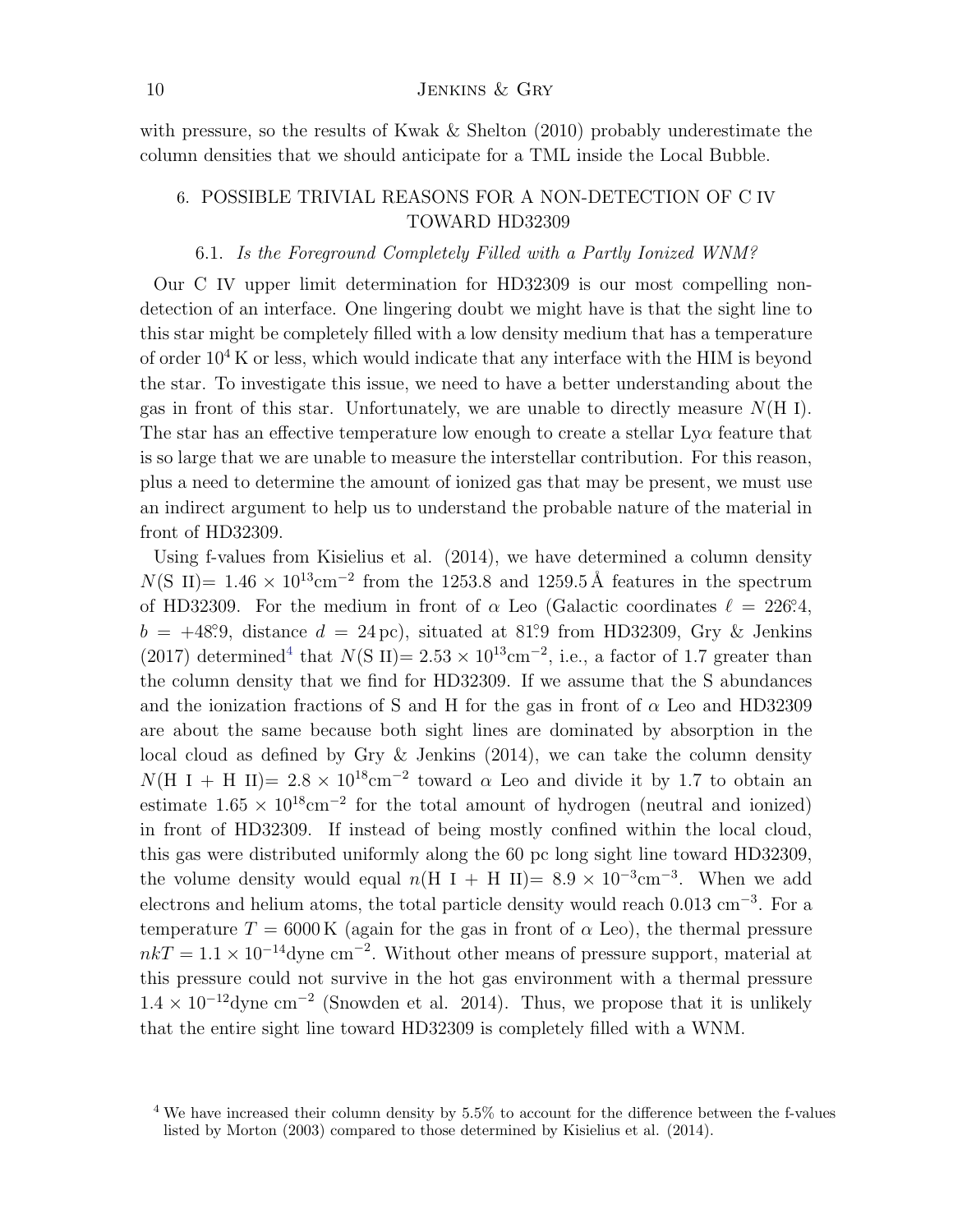#### SEARCH FOR AN INTERFACE 11

#### 6.2. Could Much of the Carbon be Depleted onto Dust Grains?

The lack of an observed amount of C IV at or above the expectation for a front in the foreground of HD32309 might arise from a gas-phase carbon abundance below the solar value. Again, we can rely on evidence elsewhere in the local medium for guidance on this issue. First, the abundance of C II relative to that of H toward  $\alpha$  Leo is 0.06 dex higher than the protosolar  $C/H$  value<sup>[5](#page-10-0)</sup> (Gry & Jenkins 2017). Second, Redfield & Linsky (2004a) reported an extensive study of abundances of gases in front of stars within 100 pc. In our interpretation of their findings, we can use N I as a proxy for H<sub>I</sub>, since its abundance is slightly lower  $(-0.11 \text{ dex})$  than the protosolar value over a wide range of conditions in the ISM (Jenkins 2009). There are 9 sightlines in their investigation that had measurements of column densities for both C II and N I. We have determined a weighted mean for the quantity  $\log N$ (C II) –  $\log N$ (N I) equal to  $0.98 \pm 0.10$  for these stars, plus one limit  $> 0.60$ . Based on a protosolar C/N  $= +0.56$  dex (Lodders 2003) and allowing for the small depletion of N in the ISM, the observed C II appears to be 0.31 dex higher than expected. We recognize that some of the C II may come from some regions that are fully ionized, where the N is also ionized. From these results, we conclude that in the low density local ISM it is unlikely that a significant fraction of the carbon atoms are sequestered into dust grains.

#### 7. DISCUSSION

Our inability to detect an interface in three different directions, along with our earlier null result for  $\alpha$  Leo (Gry & Jenkins 2017), deprives us from being able to investigate properties of such a boundary or even to confirm its existence. As we mentioned in Section [2,](#page-2-0) the only cases where we are aware of possible detections of an interface, indicated by solely by the most conspicuous ion C IV, are in the spectra of HD158427 (Welsh et al. 2010a),  $\beta$  CMa (Dupin & Gry 1998), and  $\epsilon$  CMa (Gry et al. 1995 ; Gry & Jenkins 2001), with no supporting evidence from other highly ionized species. A study by Barstow et al. (2010) of O VI absorptions that could be securely identified as interstellar in origin in the spectra of a large number of white dwarf stars revealed very few detections that were clearly inside the Local Bubble (the closest case was a star at a distance of  $58 \text{ pc}$ . Welsh & Lallement (2008) performed a survey of O VI for 17 B-type stars with distances in the range  $20 < d < 200$  pc. For their sample, they obtained only 5 significant detections with  $N(O \text{ VI}) \gtrsim 10^{13} \text{cm}^{-2}$ , all of which were located at  $d > 80$  pc.

The geometrical arrangements of clouds and magnetic fields that could influence our transition from a WNM to the HIM may be complex, and such conditions may have

<span id="page-10-0"></span><sup>5</sup> Lodders (2003) estimated that the effects of gravitational settling result in protosolar abundances being higher than solar photospheric abundances by 0.07 dex. In some cases, the theoretical models for both conduction fronts and turbulent mixing layers may have used photospheric abundances, some of which are outdated.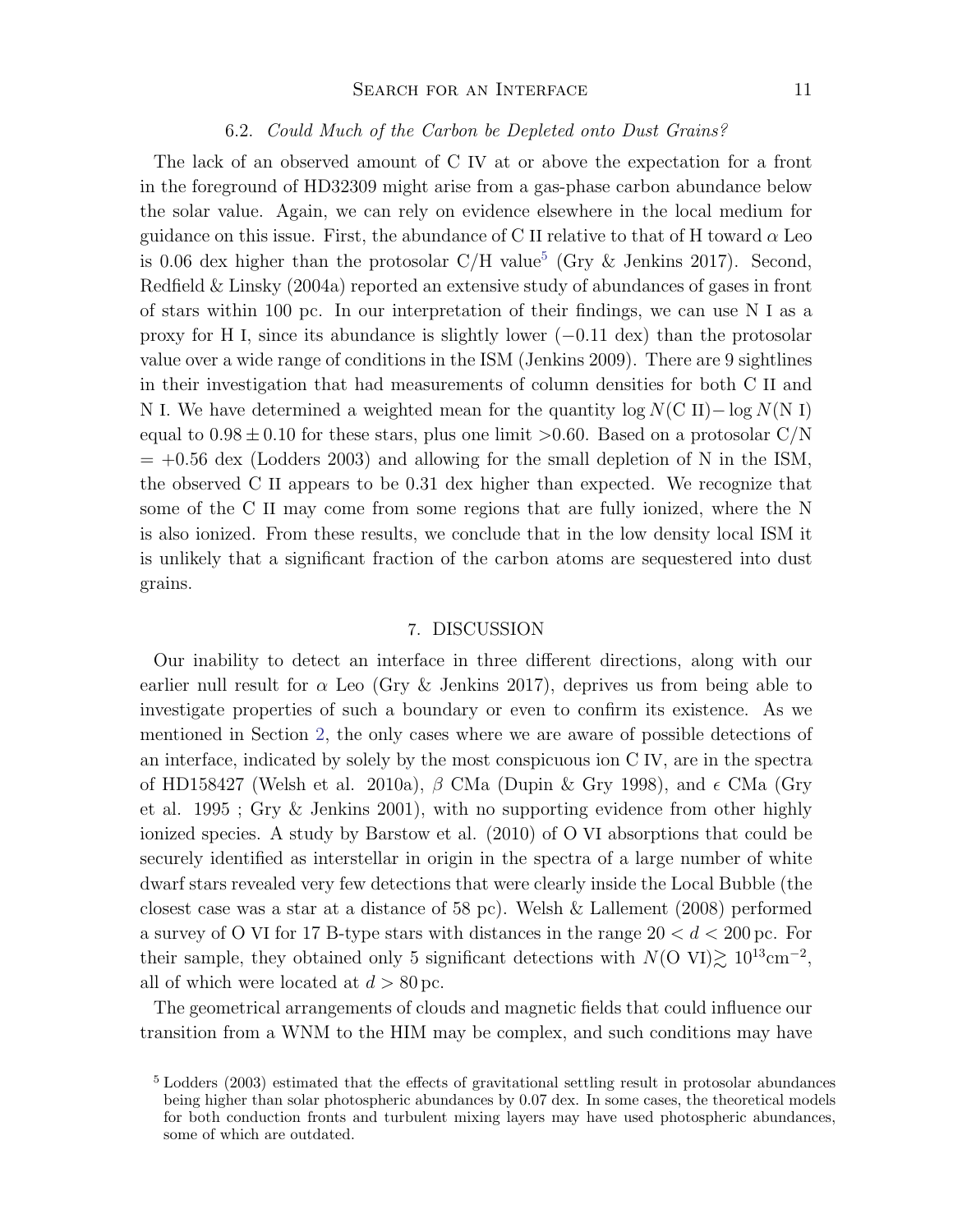a strong influence on our ability to detect an interface with highly ionized atoms. We draw attention to two factors that could lead to our nondetections.

Our first consideration is that a conduction front can be suppressed by the presence of other nearby clouds beyond the edge of our cloud. Balbus (1985) pointed out that clouds within an ensemble can shield each other from the influence of an external hot medium in much the same manner that an arrangement electrical conductors can shield each other in the presence of an external electrostatic field. Studies of UV absorptions by Redfield & Linsky (2004a, 2008) indicated that most of the WNM is within about 15 pc of the Sun, but a survey of Ca II toward a very large number of stars within the Local Bubble by Welsh et al. (2010b) indicates that sparse wisps of warm material exist beyond 15 pc. According to Balbus (1985), if many clouds with radii a are situated within a spherical region of radius  $R$ , their volume filling factor f must satisfy the condition that  $f \ll (2/3)(a/R)^2$  for them not to be influential in mutually suppressing their interfaces. This effect could modify the nature of our transition from the WNM to the HIM and make it more difficult to sense the presence of gases at intermediate temperatures.

The second consideration is the geometrical configuration of the WNM and its accompanying internal magnetic field directions. We may have been naïve in assuming that the magnetic field direction in the WNM is almost the same everywhere. Slavin (2020) conducted a series of MHD simulations of initially cold clouds subjected to multiple supernova shocks (the same shocks that created the hot gas in the Local Bubble). After compression by the shocks, the clouds rebounded and were heated to their current temperatures. During the expansion, if the initial ratio of thermal to magnetic pressures  $\beta \gg 1$  interior to the cloud, we might expect that the cloud's elevated pressure could compress some portion of the internal magnetic field against the perimeter as it pushes against the opposing external pressure of the surrounding HIM. Ultimately, this action might align the field lines such that they are nearly parallel to the surface. If we were to propose that this tangential field strength is of order  $5\mu$ G, its pressure  $B^2/8\pi = 1 \times 10^{-12}$ dyne cm<sup>-2</sup>, when combined with typical thermal plus turbulent pressures of the local cloud complex  $nkT = 3.3 \times$  $10^{-13}$ dyne cm<sup>-2</sup> (Redfield & Linsky 2004b) could stabilize the medium against the external pressure which is estimated to be  $1.4 \times 10^{-12}$  dyne cm<sup>-2</sup> from the surrounding HIM (Snowden et al. 2014). As we indicated earlier, if this compressed tangential field is stronger than the radial one, which is likely, the resulting alignment could force the heat transfer across the cloud boundary to be inhibited and substantially reduce the presence of highly ionized atoms in the front. This field configuration may explain why we were unable to detect a conduction front.

For the case of a turbulent mixing layer (TML), we might question whether or not broadening due to the turbulence might make the absorption depths of the lines too small to detect and our measurement velocity interval inappropriately too narrow. Numerical experiments of TMLs by Fielding et al. (2020) indicate that the turbulent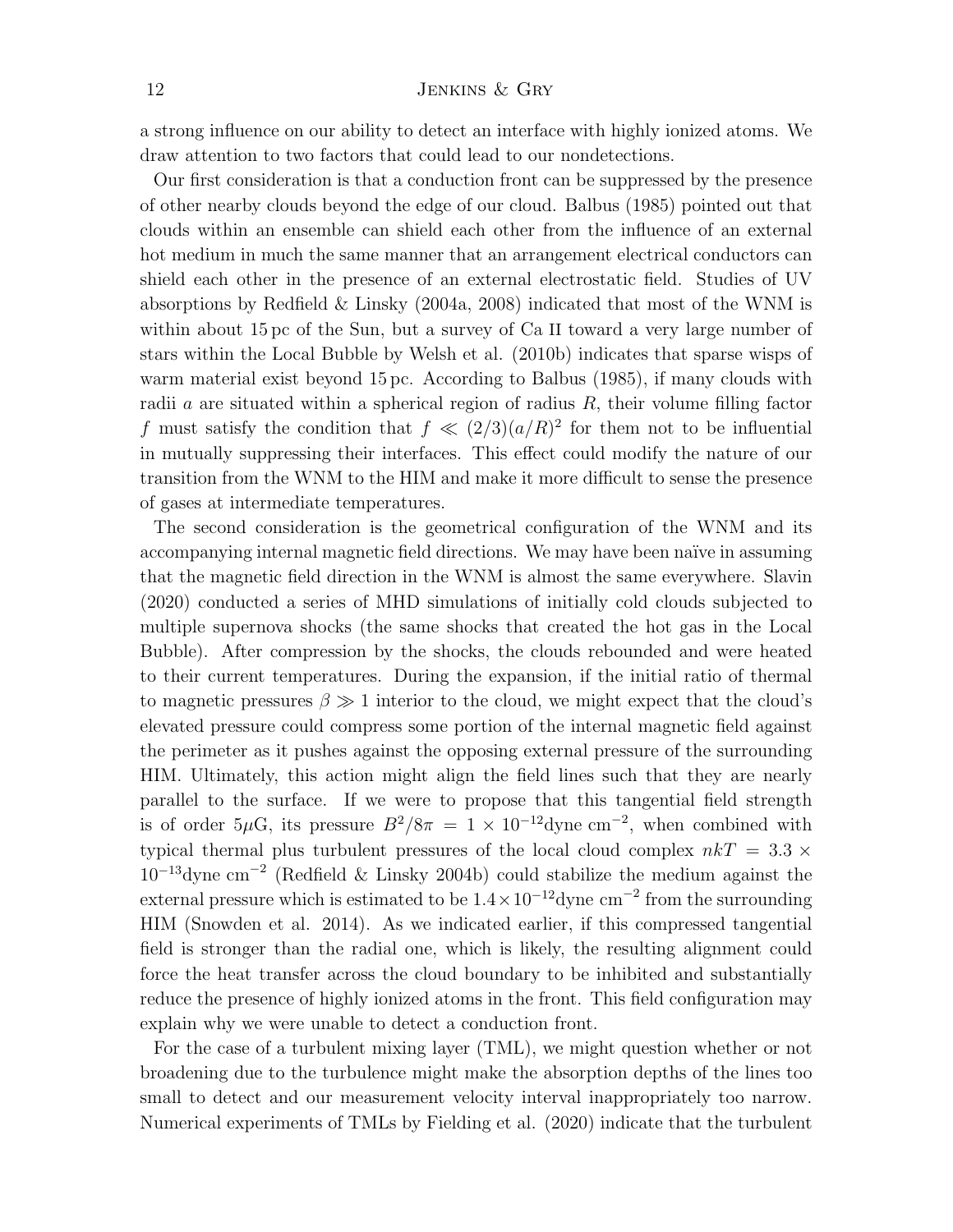velocity is only about 0.1 to 0.2 times the differential shear velocity. One possible clue about the motion of the local medium relative to the HIM may arise from the interpretation of the cloud's internal kinematics by Gry  $\&$  Jenkins (2014), suggesting that the local medium may be undergoing compression by the ram pressure coming from the direction  $\ell = 174^\circ$ ,  $b = -12^\circ$ . This direction is 47° from the sight line to HD32309, so a transverse flow (of uncertain magnitude) could be present and might create a TML.

An important issue that directly applies to the local cloud surrounding the Sun is a surprisingly high fraction of helium that is in the singly ionized state, as indicated by EUV observations of white dwarfs (Dupuis et al. 1995 ; Barstow et al. 1997 ; Cruddace et al. 2002). These results are difficult to explain in terms of just the EUV radiation from known stellar sources in the local region (Vallerga 1998). Slavin & Frisch (2002) proposed that, in addition to ionizing radiation from stars, the EUV and soft X-ray emissions by a surrounding conductive interface are also necessary. If evidence for an interface in the local area is lacking, there may be a need to re-examine the explanation for the He ionization.

## ACKNOWLEDGMENTS

We thank the referee for a useful and prompt report. This research was based on observations with the NASA/ESA Hubble Space Telescope obtained from the Mikulski Archive for Space Telescopes (MAST) maintained at the Space Telescope Science Institute (STScI), which is operated by the Association of Universities for Research in Astronomy, Incorporated, under NASA contract NAS5-26555. Support for program number HST-GO-15203.002-A was provided through a grant to Princeton University from the STScI under NASA contract NAS5- 26555.

Facilities: HST (STIS)

#### REFERENCES

- Ayres, T. R. 2010, ApJS, 187, 149
- Balbus, S. A. 1985, ApJ, 291, 518
- —. 1986, ApJ, 304, 787
- Ballet, J., Arnaud, M., & Rothenflug, R. 1986, A&A, 161, 12
- Bannister, N. P., Barstow, M. A., Holberg, J. B., & Bruhweiler, F. C. 2003, MNRAS, 341, 477
- Barstow, M. A., Dobbie, P. D., Holberg, J. B., Hubeny, I., & Lanz, T. 1997, MNRAS, 286, 58
- Barstow, M. A., Good, S. A., Holberg, J. B., et al. 2003, MNRAS, 341, 870
- Barstow, M. A., Boyce, D. D., Welsh, B. Y., et al. 2010, ApJ, 723, 1762
- Barstow, M. A., Barstow, J. K., Casewell, S. L., Holberg, J. B., & Hubeny, I. 2014, MNRAS, 440, 1607
- Begelman, M. C., & Fabian, A. C. 1990, MNRAS, 244, 26P
- Begelman, M. C., & McKee, C. F. 1990, ApJ, 358, 375
- Benítez, N., Maíz-Apellániz, J., & Canelles, M. 2002, PhRvL, 88, 081101
- Berghöfer, T. W., & Breitschwerdt, D. 2002, A&A, 390, 299
- Bertin, P., Vidalmadjar, A., Lallement, R., Ferlet, R., & Lemoine, M. 1995, A&A, 302, 889
- Borkowski, K. J., Balbus, S. A., & Fristrom, C. C. 1990, ApJ, 355, 501
- Bowen, D. V., Jenkins, E. B., Tripp, T. M., et al. 2008, ApJS, 176, 59
- Carpenter, K. G., Ayres, T. R., &<br>ASTRAL Science Team. 2015, 18th  $\overline{\text{ASTRAL}}$  Science Cambridge Workshop on Cool Stars, Stellar Systems, and the Sun, eds. G. T. van Belle, & H. C. Harris 18.
- Cowie, L. L., & McKee, C. F. 1977, ApJ, 211, 135